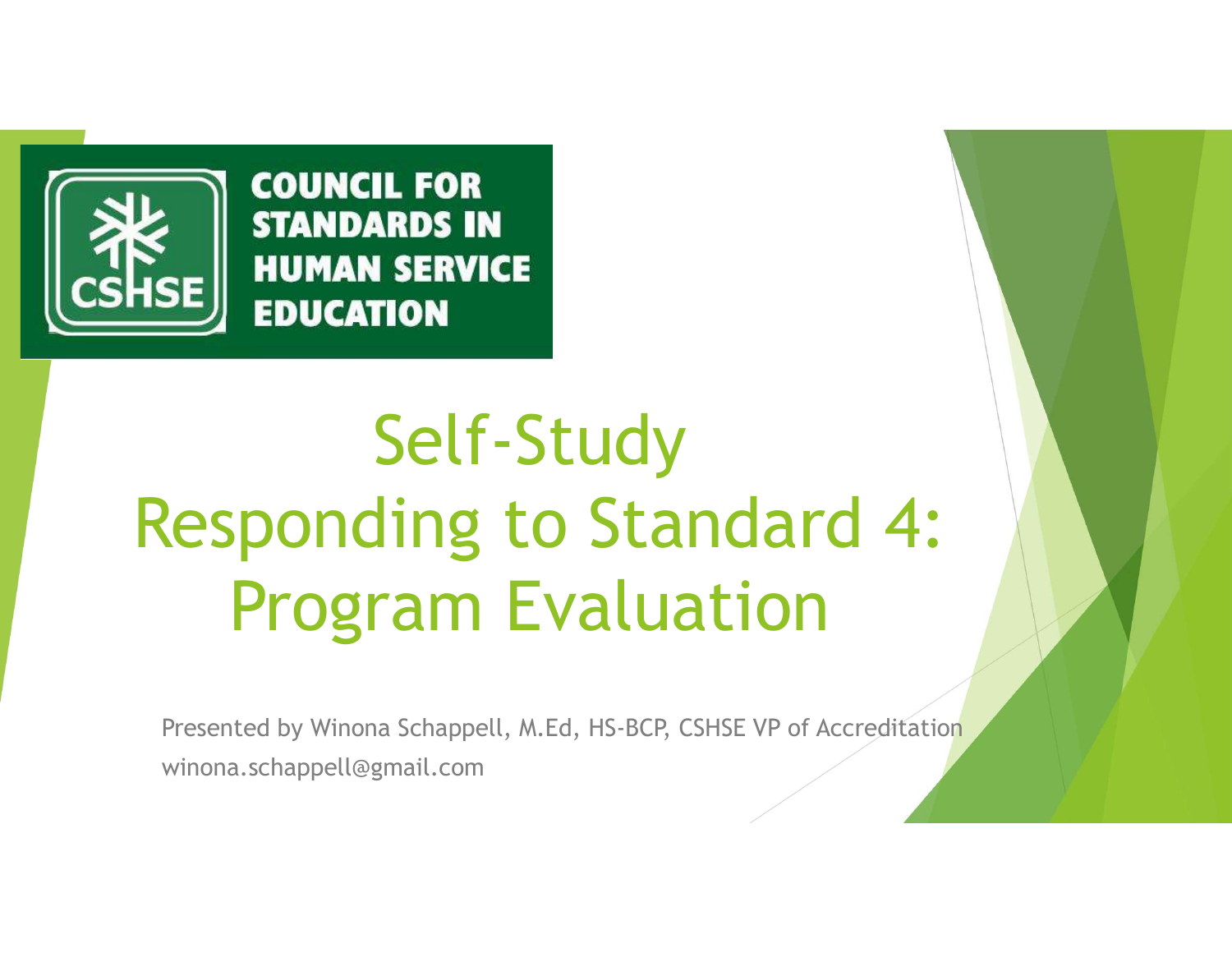## Accreditation: CHEA Principles

- Quality Assurance- CSHSE Standard 4 seeks to ensure quality through ongoing review of program and student achievement outcomes
- **Leadership**
- Advocacy
- Service
- Core Values
- Independence
- Inclusion

▶ CHEA At a Glance. (2019, July). Retrieved from https://www.chea.org/about.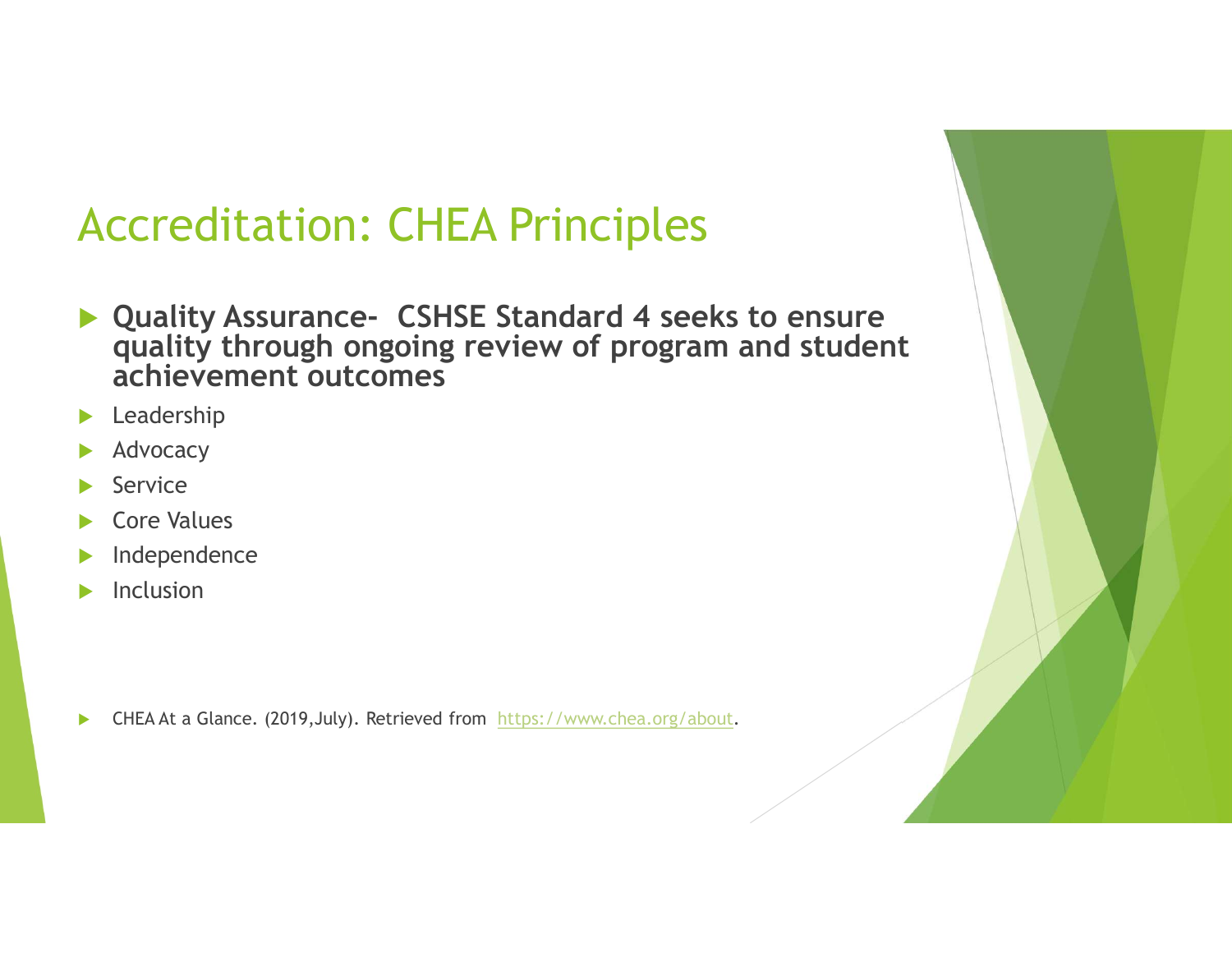Standard 4: The program shall conduct, and report to the public, consistent formal evaluations, which determine its effectiveness in meeting the needs of the students, community, and the human services field and result in modifications to the program as necessary.

## CSHSE requirements

- ▶ Demonstrate program evaluation with collected data and summary analysis
- ▶ Demonstrate student outcomes with institutional and program collected data and summary analysis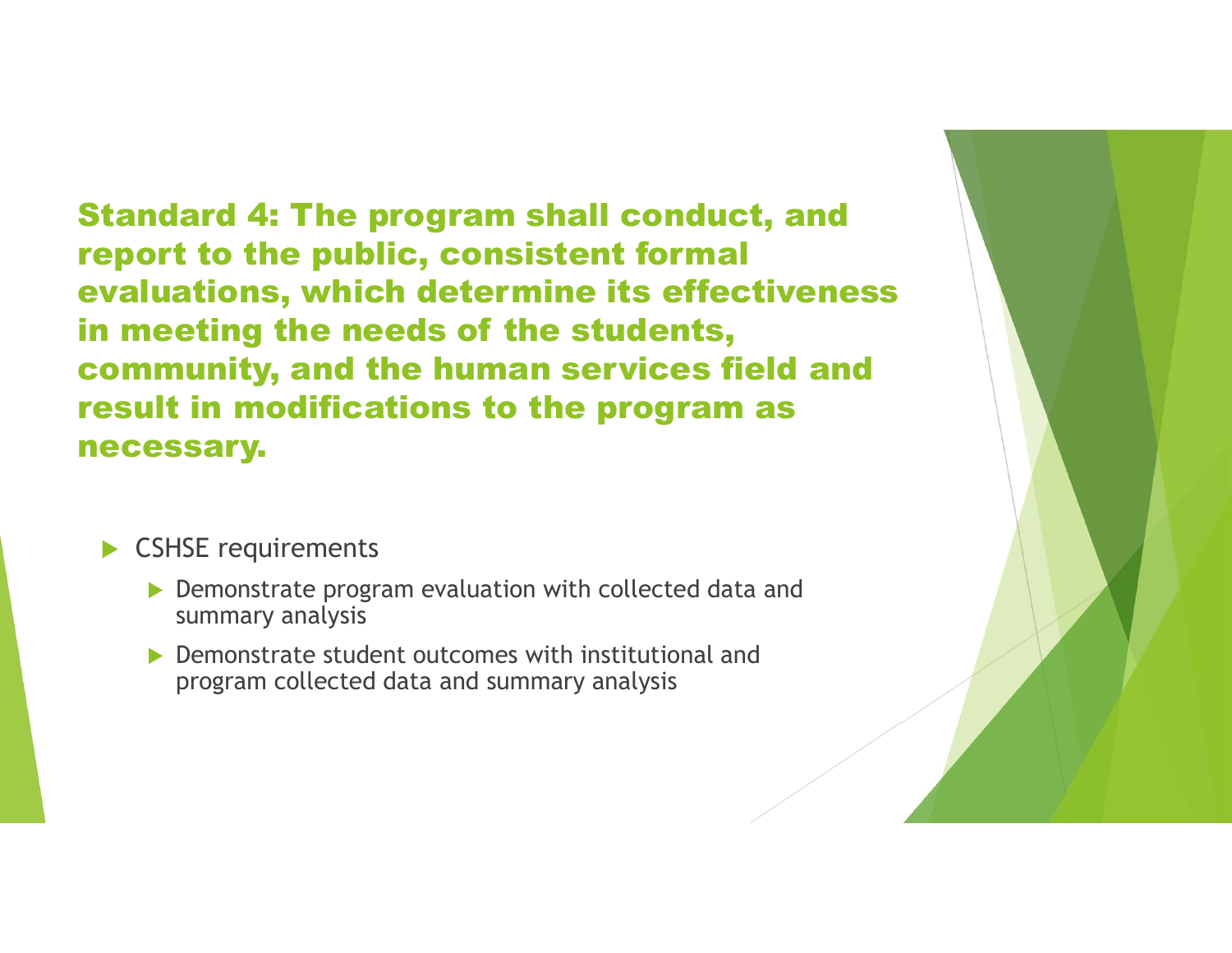Standard 4 a: The program has clearly stated measurable student learning outcomes that are tied to the standards and an assessment plan that has been implemented.

Provide explanations to the following:

In the self-study, provide answers to the following:

What is your program and student learning outcome assessment plan?

How does your program measure and track program and student learning outcomes?

What are the data results ?

What program changes, if any, have occurred based upon the analysis of the results?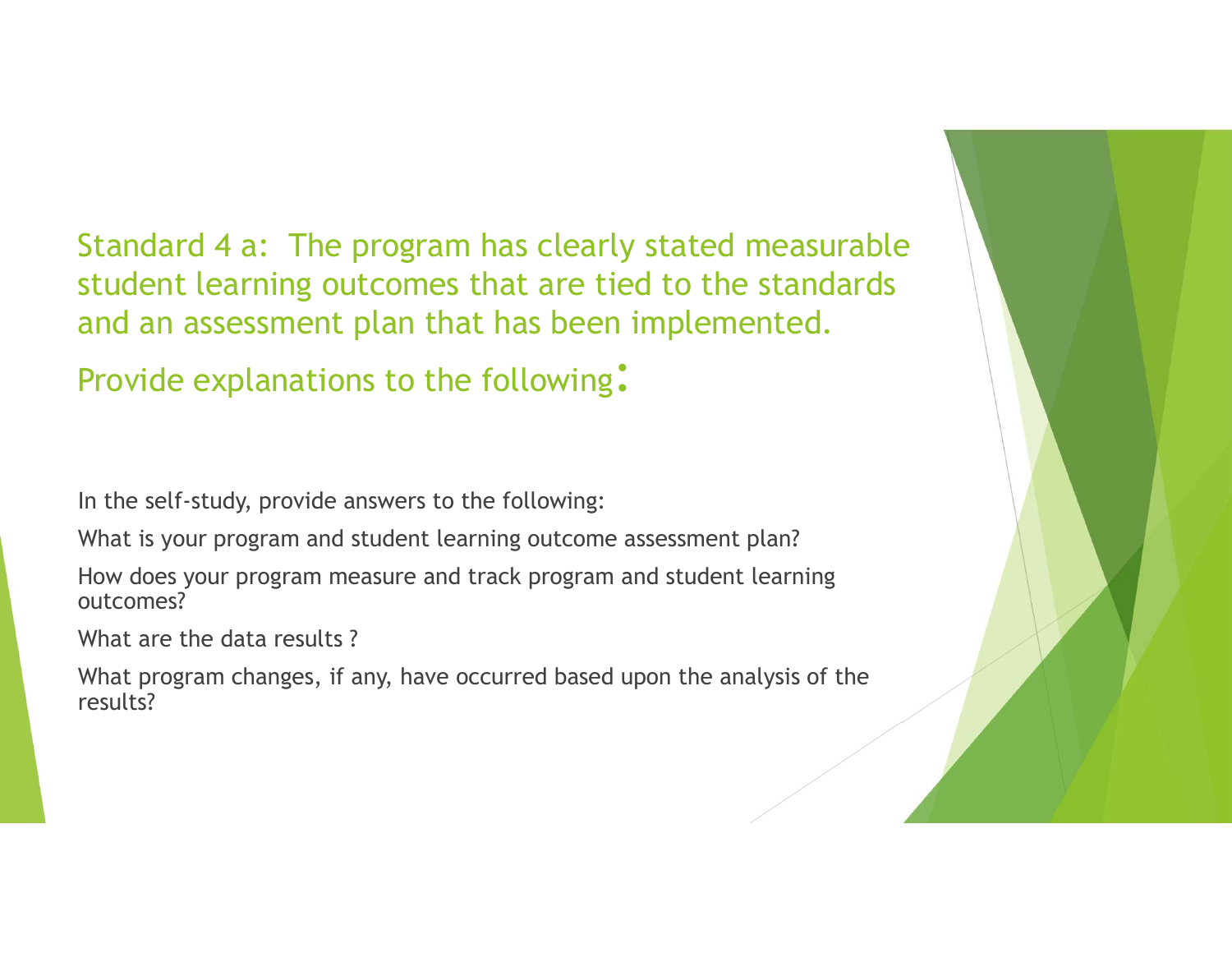Standard 4 b. The program shall conduct a formal program<br>evaluation every five years. The formal evaluation shall include:<br>student surveys, agency surveys, graduate follow-up surveys<br>(directed to both graduates and their e evaluation every five years. The formal evaluation shall include: student surveys, agency surveys, graduate follow-up surveys (directed to both graduates and their employers), active participation of the advisory committee, involvement of agencies where students are in field placements, course and faculty evaluations, and evaluative data mandated or conducted by the institution. Provide the following: Standard 4 b. The program shall conduct a formal prog-<br>evaluation every five years. The formal evaluation shal<br>student surveys, agency surveys, graduate follow-up su<br>(directed to both graduates and their employers), activ<br> Example a description every five years. The formal evaluation shall include:<br>
Student surveys, agency surveys, graduate follow-up surveys<br>
(directed to both graduates and their employers), active<br>
participation of the advi Student surveys, agency surveys, graduate follow-up surveys<br>
(directed to both graduates and their employers), active<br>
participation of the advisory committee, involvement of agencies<br>
where students are in field placement

In the self study, provide evidence that the program conducts formal program evaluation and uses the results to strengthen the program:

- 
- evaluation,
- description of how and in what way the evaluation resulted in any change, if any.